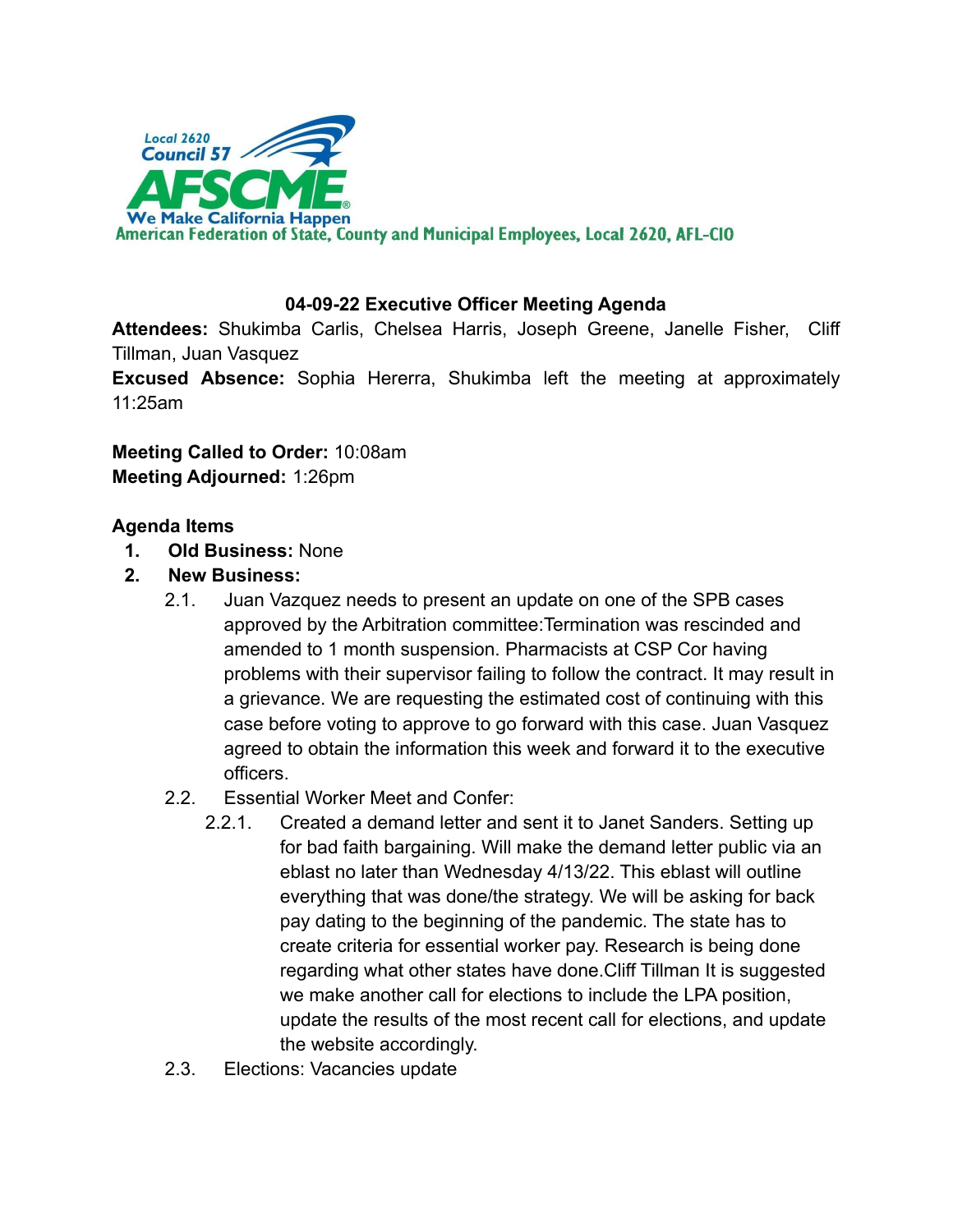- 2.3.1.1. No one responded to the call for elections sent recently with the exception of Patton State Hospital and CHCF.
- 2.4. Judicial Panel
	- 2.4.1. Joseph sent a draft via email today at 11:28am of Article XVII. This will be addressed at the next Executive Board meeting.
- 2.5. Convention/Large Occupational update (EO needs to call special EB meeting to approve new budget)
	- 2.5.1. Meeting on a weekly basis on Tuesdays. The \$180K budget that the board has approved is not enough. A special board meeting must be called to spend more on the conventionis/large. A proposed amount will be decided up at the next convention committee meeting to occur on 4/11/22. The committee meets on Tuesdays necessitating union leave. The co-chairs are Sophia Herrera and Tisha Hill-Smith. Shukimba Carlis is suggesting a welcome gift is placed in each member's room. We have a few confirmed guest speakers and a long list of people we would like to invite but they were given too short of notice. Charles Allen is not available on 5/14 but is available on 5/15. The workshops have not all been confirmed with the exception of Cliff Tillman. The Executive Board meeting is 5/13/22, convention on 5/14, and the Large Occupational meeting on 5/15/22. Danielle Dixon will be providing Cliff Tillman with various deadlines as it relates to the to do list Ciff Tillman is sharing within this meeting.
- 2.6. Lobby days 2022: GAC is supposed to plan Lobby Days. Labor Fed and AFSCME People have had or will have 2022 Lobby Days. Lobby Days must occur before legislators approve a new budget on June 15, 2022. Joseph Greene suggests Yok Choi updates the executive board on that status of GAC/Lobby Days.
- 2.7. Distribution of Contracts: Half of the contracts are in the Sacramento office and the officer half are at the Burbank office. Large contracts are traditionally for stewards and executive board members. Small contracts are for the members. Anyone can call the office and request a contract to be mailed to them. Chelsea Harris states how the contracts are mailed to members should be a board decision and questions how much it will cost to email contracts to members or all the people we represent. The BA's will create a plan for distribution of contracts as well.
- 2.8. Meet and Confer updates (essential worker and 15% pay differential) 2.8.1. First Meet and Confer Committee meeting is 4/21/22
- 2.9. 6 month plan (postponed due to President and Treasurer being absent during this portion of the meeting)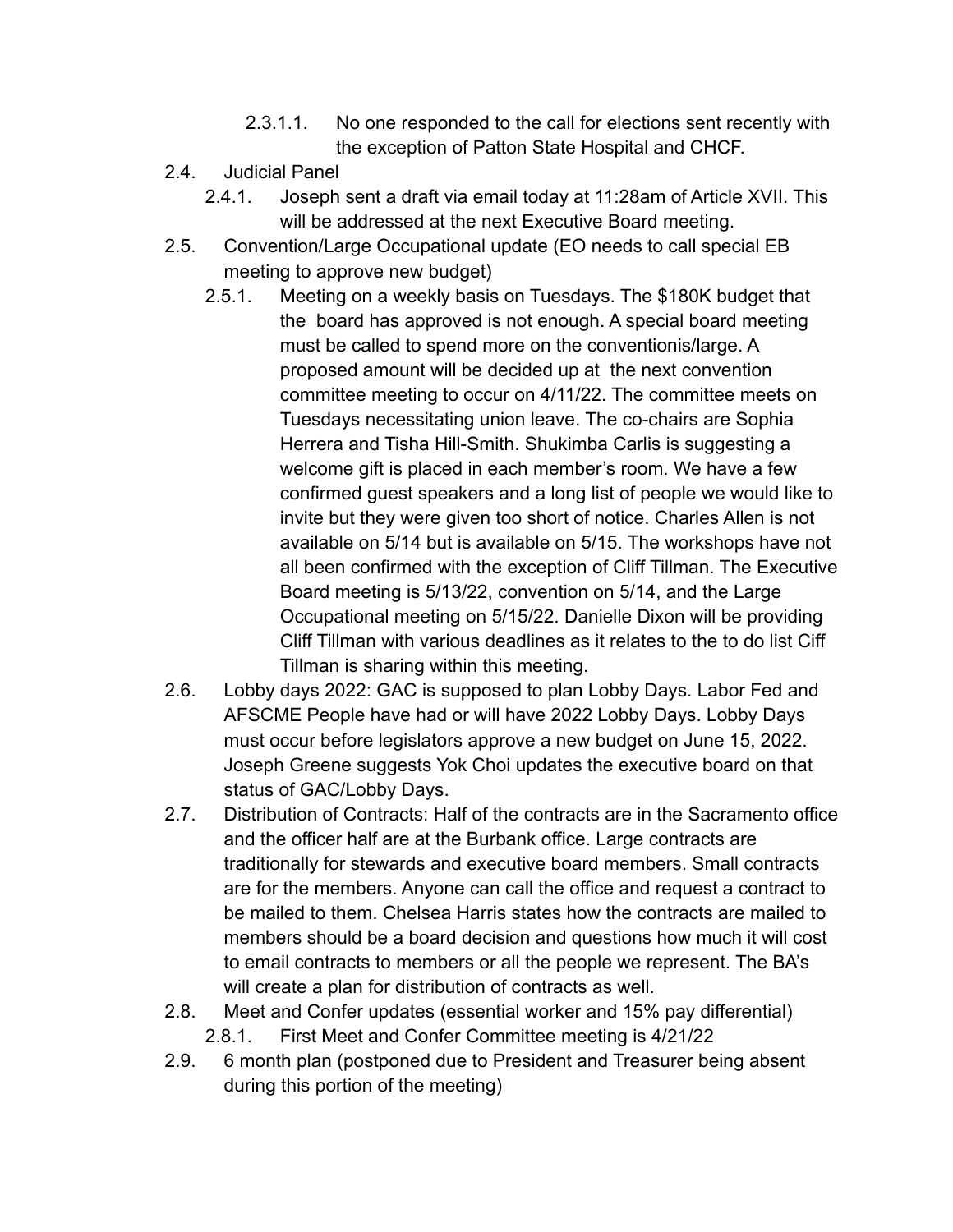## **Motions**

Motion #1: To approve the judicial panel amendment to be sent forward to the Executive Board at the next executive board meeting First: Joseph Greene Second: Chelsea Harris Discussion: Vote: Motion Passes by Consensus

Motion #2: Motion to adjourn at 1:26pm First: Joseph Greene Second: Janelle Fisher Discussion: None Vote: Passed by consensus

Motion #3: First: Second: Discussion: Vote: Yay Nay Abstain

Motion #4: First: Second: Discussion: Vote: Yay Nay Abstain

Motion #5:

First: Second: Discussion: Vote: Yay Nay Abstain

Motion #6: First: Second: Discussion: Vote: Yay Nay Abstain

Motion to Adjourn